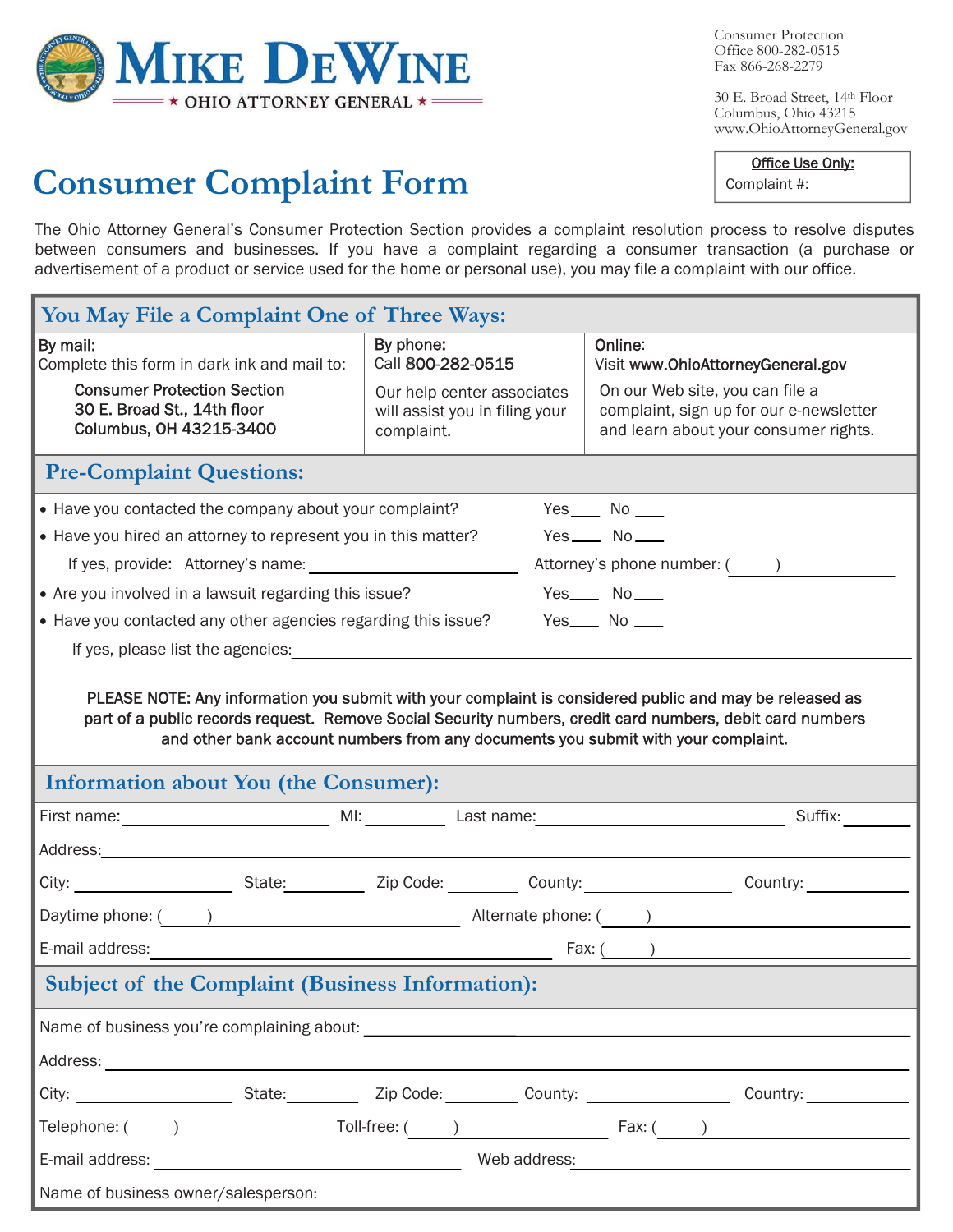| <b>About the Transaction:</b>                                                                                                                                                                                                                                                                                                                                                                                                                                                                                                                                                       |                                                   |                         |  |  |  |  |  |
|-------------------------------------------------------------------------------------------------------------------------------------------------------------------------------------------------------------------------------------------------------------------------------------------------------------------------------------------------------------------------------------------------------------------------------------------------------------------------------------------------------------------------------------------------------------------------------------|---------------------------------------------------|-------------------------|--|--|--|--|--|
|                                                                                                                                                                                                                                                                                                                                                                                                                                                                                                                                                                                     | How did the first contact with the company occur? |                         |  |  |  |  |  |
| Date of purchase: / / / / (mm/dd/yyyy)                                                                                                                                                                                                                                                                                                                                                                                                                                                                                                                                              | $\Box$ E-mail                                     | $\Box$ Mail             |  |  |  |  |  |
| Did you sign a contract? Yes _______ No ______                                                                                                                                                                                                                                                                                                                                                                                                                                                                                                                                      | $\Box$ Fax                                        | $\Box$ Radio            |  |  |  |  |  |
| Are you making payments?  Yes _______ No ______                                                                                                                                                                                                                                                                                                                                                                                                                                                                                                                                     | Home visit                                        | $\sqsupset$ Store visit |  |  |  |  |  |
| Total cost of product/service: \$                                                                                                                                                                                                                                                                                                                                                                                                                                                                                                                                                   | Infomercial                                       | $\Box$ Telephone call   |  |  |  |  |  |
| Method of payment:                                                                                                                                                                                                                                                                                                                                                                                                                                                                                                                                                                  | Internet auction                                  | Television              |  |  |  |  |  |
| Amount paid so far: \$ Disputed amount: \$                                                                                                                                                                                                                                                                                                                                                                                                                                                                                                                                          | Internet banner/Web site                          | $\Box$ Word of mouth    |  |  |  |  |  |
| Is the product/service under warranty? Yes<br>No                                                                                                                                                                                                                                                                                                                                                                                                                                                                                                                                    | $\Box$ Magazine/Newspaper                         | $\Box$ Other:           |  |  |  |  |  |
| If yes, warranty company name:                                                                                                                                                                                                                                                                                                                                                                                                                                                                                                                                                      |                                                   |                         |  |  |  |  |  |
| Describe the transaction and your complaint:                                                                                                                                                                                                                                                                                                                                                                                                                                                                                                                                        |                                                   |                         |  |  |  |  |  |
|                                                                                                                                                                                                                                                                                                                                                                                                                                                                                                                                                                                     |                                                   |                         |  |  |  |  |  |
|                                                                                                                                                                                                                                                                                                                                                                                                                                                                                                                                                                                     |                                                   |                         |  |  |  |  |  |
|                                                                                                                                                                                                                                                                                                                                                                                                                                                                                                                                                                                     |                                                   |                         |  |  |  |  |  |
|                                                                                                                                                                                                                                                                                                                                                                                                                                                                                                                                                                                     |                                                   |                         |  |  |  |  |  |
|                                                                                                                                                                                                                                                                                                                                                                                                                                                                                                                                                                                     |                                                   |                         |  |  |  |  |  |
|                                                                                                                                                                                                                                                                                                                                                                                                                                                                                                                                                                                     |                                                   |                         |  |  |  |  |  |
|                                                                                                                                                                                                                                                                                                                                                                                                                                                                                                                                                                                     |                                                   |                         |  |  |  |  |  |
|                                                                                                                                                                                                                                                                                                                                                                                                                                                                                                                                                                                     |                                                   |                         |  |  |  |  |  |
| Briefly describe what you would consider a reasonable resolution to your complaint:                                                                                                                                                                                                                                                                                                                                                                                                                                                                                                 |                                                   |                         |  |  |  |  |  |
|                                                                                                                                                                                                                                                                                                                                                                                                                                                                                                                                                                                     |                                                   |                         |  |  |  |  |  |
|                                                                                                                                                                                                                                                                                                                                                                                                                                                                                                                                                                                     |                                                   |                         |  |  |  |  |  |
|                                                                                                                                                                                                                                                                                                                                                                                                                                                                                                                                                                                     |                                                   |                         |  |  |  |  |  |
| <b>Motor Vehicle Complaints ONLY:</b><br>Complete this section only if your complaint regards a motor vehicle:                                                                                                                                                                                                                                                                                                                                                                                                                                                                      |                                                   |                         |  |  |  |  |  |
|                                                                                                                                                                                                                                                                                                                                                                                                                                                                                                                                                                                     |                                                   |                         |  |  |  |  |  |
| Purchase / Lease (circle one)<br>Vehicle Identification Number (VIN-not your license plate number):                                                                                                                                                                                                                                                                                                                                                                                                                                                                                 |                                                   |                         |  |  |  |  |  |
| Year of vehicle: ______________________<br>New / Used (circle one)<br>Under warranty / "AS IS" (circle one)                                                                                                                                                                                                                                                                                                                                                                                                                                                                         |                                                   |                         |  |  |  |  |  |
|                                                                                                                                                                                                                                                                                                                                                                                                                                                                                                                                                                                     |                                                   |                         |  |  |  |  |  |
| <b>Acknowledgment of Terms and Conditions:</b>                                                                                                                                                                                                                                                                                                                                                                                                                                                                                                                                      |                                                   |                         |  |  |  |  |  |
| $\Box$ By checking this box I acknowledge that the information given above is true to the best of my knowledge and belief. I<br>understand that any information I submit to the Ohio Attorney General's Office is considered public information and may<br>be released in a public records request. I understand a copy of this form and all documents relating to my complaint will<br>be forwarded to the company that is the subject of my complaint. I understand that the Ohio Attorney General cannot<br>Date submitted: / /<br>(mm/dd/yyyy)<br>serve as my private attorney. |                                                   |                         |  |  |  |  |  |